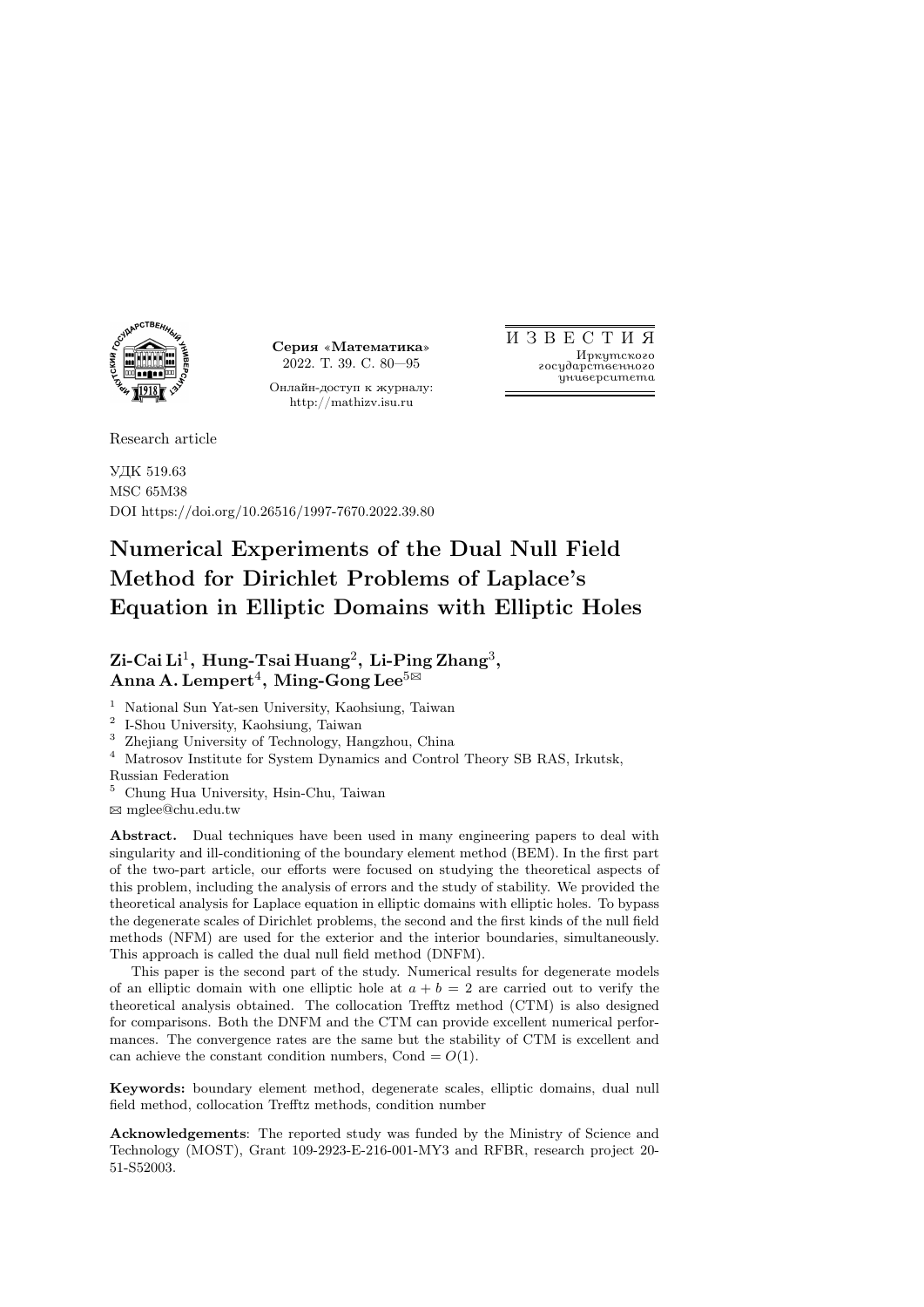For citation: Li Z. C., Huang H. T., Zhang L. P., Lempert A. A., Lee M. G.Numerical Experiments of the Dual Null Field Method for Dirichlet Problems of Laplace's Equation in Elliptic Domains with Elliptic Holes. The Bulletin of Irkutsk State University. Series Mathematics, 2022, vol. 39, pp. 80–95. https://doi.org/10.26516/1997-7670.2022.39.80

Научная статья

# Численные эксперименты двойственным методом нулевого поля в задаче Дирихле для уравнения Лапласа в эллиптических областях с эллиптическими отверстиями

З. К. Ли $^1$ , Х. Ц. Хуанг $^2$ , Л. П. Жанг $^3$ , А. А. Лемперт $^4$ , М. Г. Ли $^{5\boxtimes}$ 

 $^1\,$ Государственный университет имени Сунь Ятсена, Гаосюн, Тайвань

<sup>2</sup> Университет Ишоу, Гаосюн, Тайвань

<sup>3</sup> Чжэцзянский технологический университет, Ханчжоу, Китай

<sup>4</sup> Институт динамики систем и теории управления имени В. М. Матросова СО РАН, Иркутск, Российская Федерация

<sup>5</sup> Университет Чунг Хуа, Синьчжу, Тайвань

B mglee@chu.edu.tw

Аннотация. Двойственные методы часто используются для решения проблемы сингулярности и плохой обусловленности метода граничных элементов (МГЭ). В первой части работы изучаются теоретические аспекты данной проблемы, включая анализ ошибок и исследование устойчивости. Так, авторами был выполнен анализ уравнения Лапласа в эллиптических областях с эллиптическими отверстиями. Для того чтобы преодолеть алгоритмическую сингулярность (degenerate scale problem) в задаче Дирихле, второй и первый виды МНП использовались для внешних и внутренних границ одновременно. Данный подход мы назвали методом двойственного нулевого поля (ДМНП).

Настоящая статья является второй частью исследования. Здесь представлены результаты вычислительных экспериментов для вырожденных моделей эллиптической области с одним эллиптическим отверстием при  $a + b = 2$  для проверки полученного теоретического анализа. Также для сравнения результатов разработан метод на основе коллокации Треффца (CTM). И DNFM, и CTM показывают отличные результаты. Их скорость сходимости одинакова, при этом устойчивость CTM превосходна и позволяет достичь постоянных чисел обусловленности, Cond =  $O(1)$ .

Ключевые слова: метод граничных элементов, вырожденные шкалы, эллиптическая область, двойственный метод нулевого поля, метод коллокации Треффца, число обусловленности

Благодарности: Работа выполнена при частичной финансовой поддержке Министерства науки и технологии Тайваня (грант 109-2923-E-216-001-MY3) и РФФИ (проект 20-51-S52003).

Ссылка для цитирования: Li Z.C., Huang H.T., Zhang L.P., Lempert A.A., Lee M. G. Numerical Experiments of the Dual Null Field Method for Dirichlet Problems of Laplace's Equation in Elliptic Domains with Elliptic Holes // Известия Иркутского государственного университета. Серия Математика. 2022. Т. 39. C. 80–95. https://doi.org/10.26516/1997-7670.2022.39.80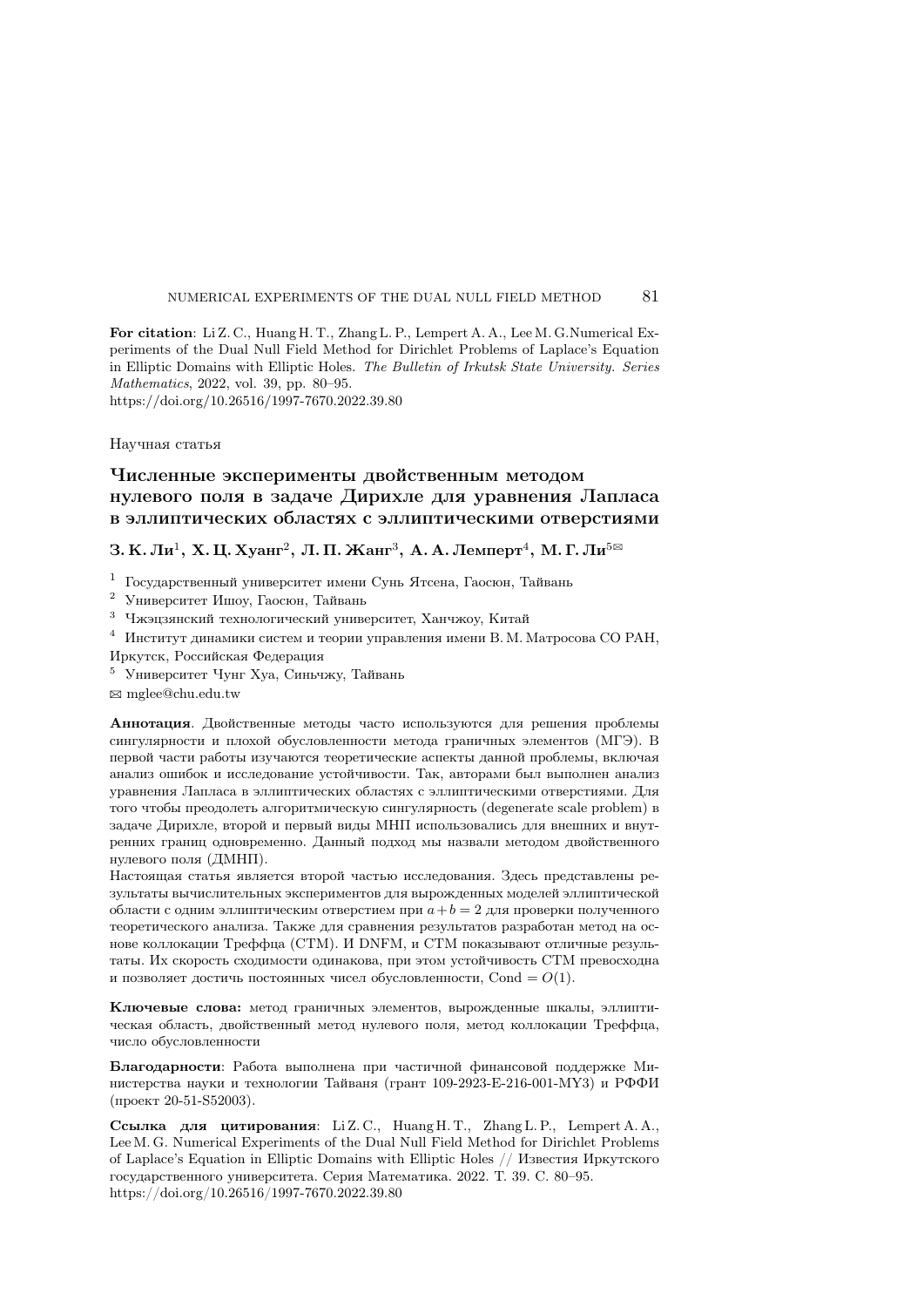#### 1. Introduction

Dual techniques have been used in many engineering papers (see [1–3; 14]) to deal with singularity and ill-conditioning of the boundary element method (BEM). Our efforts are paid to explore theoretical analysis to fill up the gap between theory and computation. Our group provides the analysis for Laplace equation in circular domains with circular holes in [9] and elliptic domains with elliptic holes ( [12]) in [10]. When the field nodes are located on the exterior elliptic boundary, the degenerate scales of algorithm singularity occurs at  $a + b = 2$  [5], where a and b are two semi-axes of the exterior ellipse. It is too complicated to find all pitfall nodes of the null field method (NFM) causing algorithm singularity, as done in [5]. However, when the field nodes are confined on the same ellipses, the degenerate scales may be bypassed, see [10].

To guarantee the non-singularity of coefficient matrices obtained, other numerical algorithms should be solicited. In [1], a self-regularized method is proposed in the matrix level to deal with non-unique solutions of the Neumann and Dirichlet problems which contain rigid body mode and degenerate scale, respectively. In [3], they have examined the sufficient and necessary condition of boundary integral formulation for the uniqueness solution of 2D Laplace problem subject to the Dirichlet boundary condition by five regularization techniques, namely hypersingular formulation, method of adding a rigid body mode, rank promotion by adding the boundary flux equilibrium (direct BEM), CHEEF method and the Fichera's method (indirect BEM). In [4], they revisited the problem of an infinite plane with two identical circular holes by using the complex variables instead of using the degenerate kernel. The complex variables provide another way to solve these problems and it was easier than the degenerate kernel to understand. They have analytically derived the degenerate scale and compare the result with that of the degenerate kernel, and the equivalence is also proved.

The error analysis of the DNFM is made for elliptic domains with one elliptic hole to reach the optimal convergent rates and the bounds of condition numbers of the DNFM of a simple case are derived to display good stability in [10]. More important results are given in this paper. The dual null field method (DNFM) is studied to present numerical experiments for Laplace's equations with elliptic domain with elliptic holes to avoid the algorithm singularity. Numerical results for degenerate models at  $a + b = 2$  are carried out to verify the theoretical analysis made in [10]. Besides, the collocation Trefftz method (CTM) in [8] is also designed for comparisons. Both the dual null field method and the CTM can provide excellent numerical performances. The CTM offers the constant condition numbers, but the dual null field method may link the BEM and the original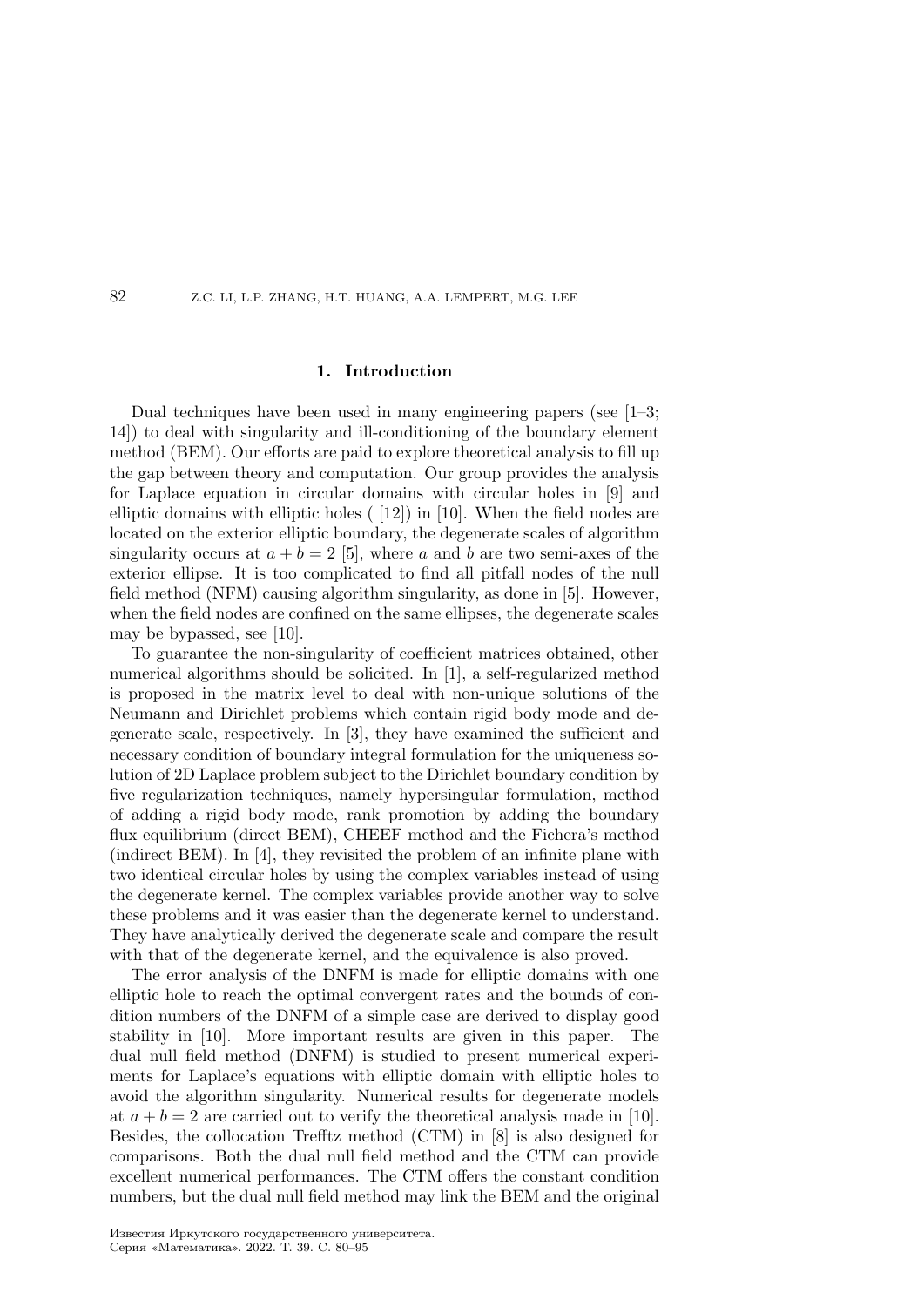NFM for arbitrary solution domains, where the original NFM denotes the algorithms using piecewise polynomials as those in the BEM, instead of the semi-analytic solutions in this paper. This paper with [9] and [10] may shorten some gap between computation and theory of the dual null field method (DNFM).

This paper is organized as follows. In the next section, for elliptic domains with one elliptic hole, the dual null field method (DNFM) are described, and the algorithm of the DNFM is discussed. In Section 3, the theoretical outcomes of the errors and stability are stated. In Section 4, numerical experiments of the dual techniques and the CTM are reported. In the last section, a few concluding remarks are made.

# 2. The Dual Null Field Method in Elliptic Domains with Elliptic Holes

The elliptic coordinates are defined in [13] by

$$
x = \sigma_0 \cosh \rho \cos \theta, \quad y = \sigma_0 \sinh \rho \sin \theta,\tag{2.1}
$$

where  $\sigma_0 > 0$  and two coordinates  $(\rho, \theta)$  have the ranges:  $0 \leq \rho < \infty$  and  $0 \leq \theta \leq 2\pi$ . More characteristics of elliptic coordinates are provided in [12]. Denote the large ellipse  $S_R$  with  $\rho = R$ , where the elliptic coordinates  $(\rho, \theta)$  are given by (2.1) with the origin  $(0, 0)$ . Also denote a small ellipse  $S_{R_1} \subset S_R$  with  $\bar{\rho} = R_1$ , where the other (i.e., local) elliptic coordinates  $(\bar{\rho}, \theta)$  are given by

$$
\bar{x} = \sigma_1 \cosh \bar{\rho} \cos \bar{\theta}, \quad \bar{y} = \sigma_1 \sinh \bar{\rho} \sin \bar{\theta}, \tag{2.2}
$$

where  $\sigma_1 > 0$ . This Cartesian system  $(\bar{x}, \bar{y})$  with the origin  $(x_1, y_1)$  is rotated from the axis X, by a counter-clockwise angle  $\Theta$  as in Figure 1.



Figure 1. The ellipse  $S_R$  with an elliptic hole  $S_{R_1}$ .

The coordinate transformations between  $(\rho, \theta)$  and  $(\bar{\rho}, \theta)$  are given in  $(2.10)$  and  $(2.14)$  below.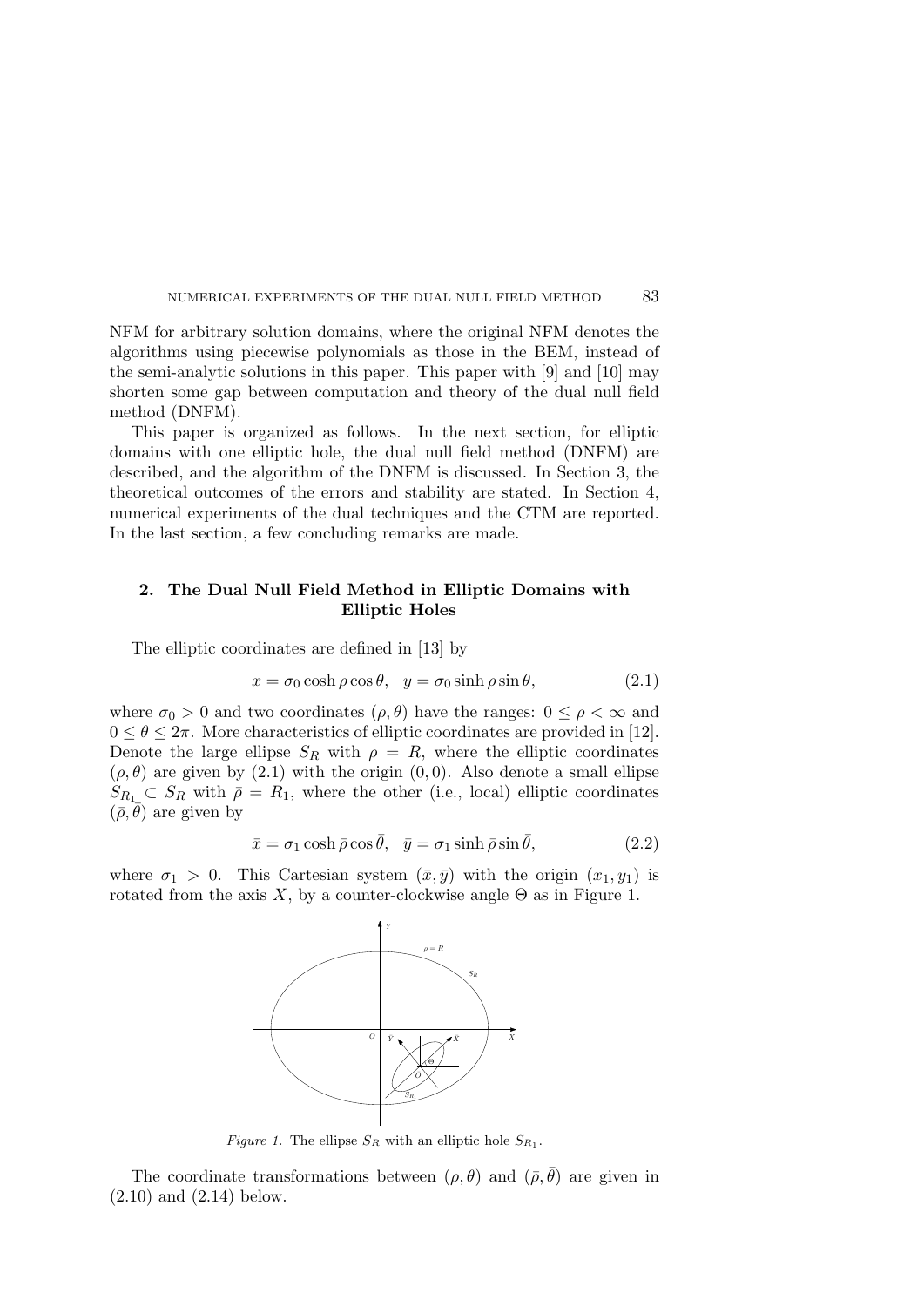Denote the annular domain by  $S = S_R \setminus S_{R_1}$ , and its boundary by  $\partial S = \partial S_R \cup \partial S_{R_1}$ . In this paper, consider the Dirichlet problem only,

$$
\Delta u = \frac{\partial^2 u}{\partial x^2} + \frac{\partial^2 u}{\partial y^2} = 0 \text{ in } S,
$$
\n(2.3)

$$
u = f \quad \text{on} \quad \partial S_R, \quad u = g \quad \text{on} \quad \partial S_{R_1}, \tag{2.4}
$$

where  $f$  and  $g$  are the known functions. On the exterior elliptic boundary  $\partial S_R$ , suppose that there exist approximations of series expansions (see [12]),

$$
u = f \approx a_0 + \sum_{k=1}^{M} \{a_k \cos k\theta + b_k \sin k\theta\} \quad \text{on} \quad \partial S_R,
$$
 (2.5)

$$
\frac{\partial u}{\partial \nu} = f_{\nu}^* \approx \frac{1}{\sigma_0 \tau_0(\theta)} \Big\{ p_0 + \sum_{k=1}^M \{ p_k \cos k\theta + q_k \sin k\theta \} \Big\} \text{ on } \partial S_R, \quad (2.6)
$$

where  $a_k, b_k, p_k$  and  $q_k$  are coefficients, and  $\tau_0(\theta) = \sqrt{\sinh^2 R + \sin^2 \theta}$ . On the interior elliptic boundary  $\partial S_{R_1}$ , similarly

$$
\bar{u} = g \approx \bar{a}_0 + \sum_{k=1}^{N} \{ \bar{a}_k \cos k\bar{\theta} + \bar{b}_k \sin k\bar{\theta} \} \quad on \quad \partial S_{R_1}
$$
\n(2.7)

$$
\frac{\partial \bar{u}}{\partial \bar{\nu}} = -\frac{\partial \bar{u}}{\partial \bar{\rho}} \approx \frac{1}{\sigma_1 \tau_1(\bar{\theta})} \left\{ \bar{p}_0 + \sum_{k=1}^N \{ \bar{p}_k \cos k\bar{\theta} + \bar{q}_k \sin k\bar{\theta} \} \right\} \quad on \quad \partial S_{R_1}, (2.8)
$$

where  $\bar{a}_k, \bar{b}_k, \bar{p}_k$  and  $\bar{q}_k$  are coefficients, and  $\tau_1(\bar{\theta}) = \sqrt{\sinh^2 R_1 + \sin^2 \bar{\theta}}$ . For the Dirichlet problem, the coefficients  $a_k$  and  $b_k$  in (2.5) and  $\bar{a}_k$  and  $b_k$  in (2.7) are known, but the coefficients  $p_k$  and  $q_k$  in (2.6) and  $\bar{p}_k$  and  $\bar{q}_k$  in (2.8) are unknown to be sought.

For the numerical computation of explicit algebraic equations, the coordinate transformations between different elliptic coordinates are needed. In general, the axes of the small ellipse are not along the  $X$  and  $Y$  axes. The local Cartesian coordinates  $X'O'Y'$  are located from the standard Cartesian coordinates  $XOY$  by rotating a counter-clockwise angle  $\Theta \in [0, \pi)$ , see Figure 1. There exist the relations of coordinates,

$$
\begin{pmatrix} x' \\ y' \end{pmatrix} = \begin{pmatrix} \cos \Theta & \sin \Theta \\ -\sin \Theta & \cos \Theta \end{pmatrix} \begin{pmatrix} x \\ y \end{pmatrix}, \quad \begin{pmatrix} x \\ y \end{pmatrix} = \begin{pmatrix} \cos \Theta & -\sin \Theta \\ \sin \Theta & \cos \Theta \end{pmatrix} \begin{pmatrix} x' \\ y' \end{pmatrix}.
$$

Denote the local elliptic coordinates  $(\bar{\rho}, \bar{\theta})$  in  $X'O'Y'$  as

$$
\bar{x} = \sigma_1 \cosh \bar{\rho} \cos \bar{\theta}, \quad \bar{y} = \sigma_1 \sinh \bar{\rho} \sin \bar{\theta}, \tag{2.9}
$$

where  $\sigma_1 > 0$ . We cite from [12] the explicit formulas of the transformations between two different elliptic coordinates. The transformation from  $(\rho, \theta)$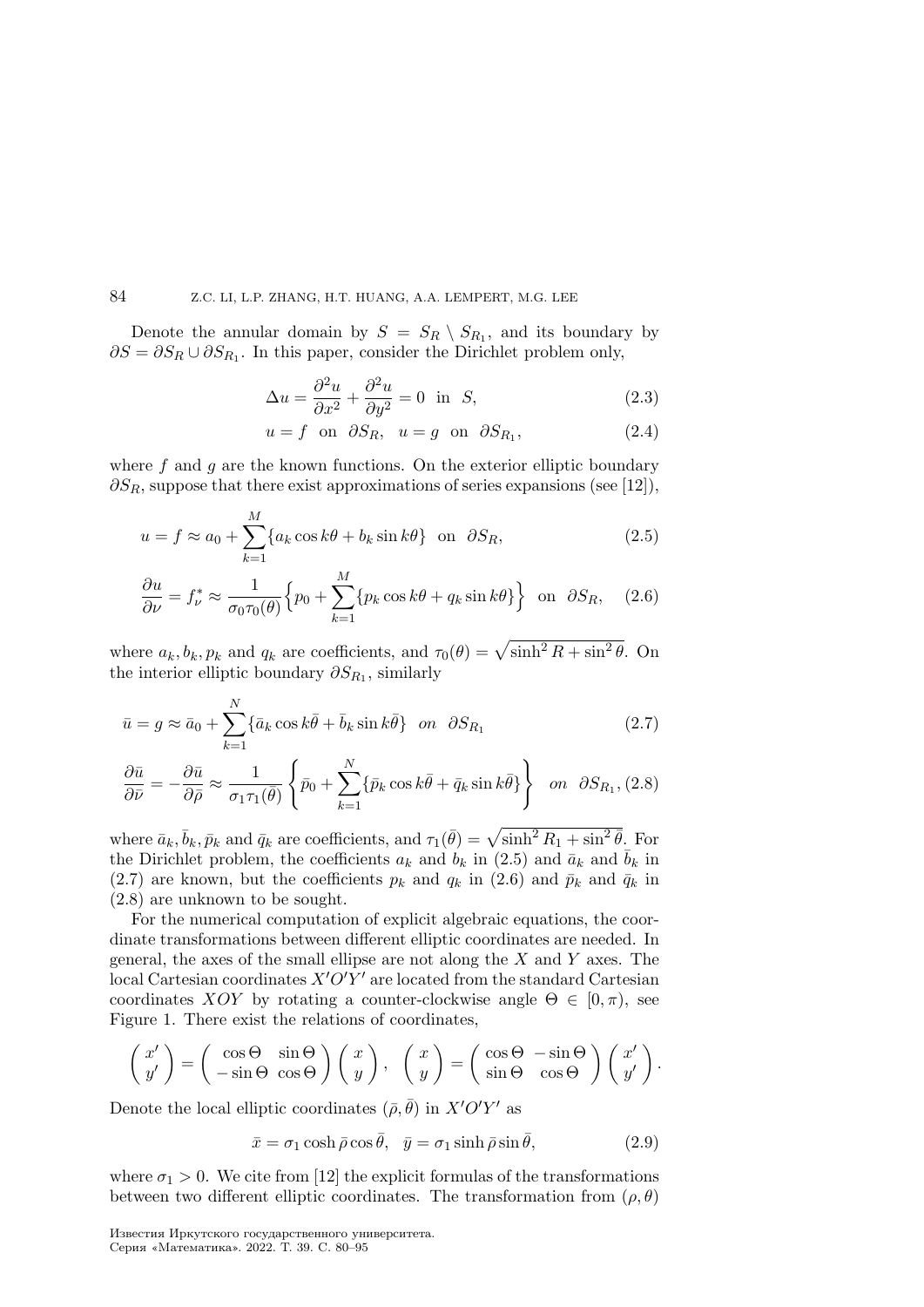of (2.1) to  $(\bar{\rho}, \bar{\theta})$  of (2.2) is given by

$$
T: \{(\rho, \theta) \to (\bar{\rho}, \bar{\theta})\},\tag{2.10}
$$

where

$$
\bar{\rho} = \sinh^{-1}(F(\bar{x}, \bar{y}; \sigma_1)), \quad \bar{\theta} = \cos^{-1}(\frac{\bar{x}}{\sigma_1 \cosh \bar{\rho}}), \quad (2.11)
$$

where the function  $F(x, y; \sigma)$  is defined as

$$
F(x, y; \sigma) = \frac{1}{\sqrt{2}\sigma} \sqrt{(x^2 + y^2 - \sigma^2) + \sqrt{(x^2 + y^2 - \sigma^2)^2 + 4\sigma^2 y^2}},
$$
 (2.12)

and the coordinates are

$$
\begin{pmatrix} \bar{x} \\ \bar{y} \end{pmatrix} = \begin{pmatrix} \cos \Theta & \sin \Theta \\ -\sin \Theta & \cos \Theta \end{pmatrix} \begin{pmatrix} \sigma \cosh \rho \cos \theta - x_1 \\ \sigma \sinh \rho \sin \theta - y_1 \end{pmatrix}.
$$
 (2.13)

The inverse transformation from  $(\bar{\rho}, \bar{\theta})$  to  $(\rho, \theta)$  is given by

 $T^{-1}: \{(\bar{\rho}, \bar{\theta}) \to (\rho, \theta)\},$  (2.14)

where

$$
\rho = \sinh^{-1}(F(x, y; \sigma)), \quad \theta = \cos^{-1}(\frac{x}{\sigma \cosh \rho}), \quad (2.15)
$$

and

$$
\begin{pmatrix} x \\ y \end{pmatrix} = \begin{pmatrix} \cos \Theta & -\sin \Theta \\ \sin \Theta & \cos \Theta \end{pmatrix} \begin{pmatrix} \sigma_1 \cosh \bar{\rho} \cos \bar{\theta} \\ \sigma_1 \sinh \bar{\rho} \sin \bar{\theta} \end{pmatrix} + \begin{pmatrix} x_1 \\ y_1 \end{pmatrix}.
$$
 (2.16)

# 2.1. The dull null field methods (DNFM)

From [10], we have derived the dual null field method with explicit algebraic equations and are given below,

$$
\frac{\partial}{\partial \nu} \mathcal{L}_{ext}(\rho, \theta; \bar{\rho}, \bar{\theta}) \tag{2.17}
$$
\n
$$
= \frac{1}{\sigma_0 \tau_0(\rho, \theta)} \Big\{ \sum_{k=1}^{M} k e^{-k\rho} (a_k \sinh kR \cos k\theta + b_k \cosh kR \sin k\theta) -p_0 - \sum_{k=1}^{M} e^{-k\rho} (p_k \cosh kR \cos k\theta + q_k \sinh kR \sin k\theta) \Big\}
$$
\n
$$
- \frac{1}{\sigma_1 \tau_1(\bar{\rho}, \bar{\theta})} \Big\{ \cos(\eta - \bar{\eta}) \bar{p}_0 + \sum_{k=1}^{N} k e^{-k\bar{\rho}} \{\bar{a}_k \sinh kR_1 \cos[k\bar{\theta} - \eta + \bar{\eta}] + \bar{b}_k \cosh kR_1 \sin[k\bar{\theta} - \eta + \bar{\eta}] \Big\} + \sum_{k=1}^{N} e^{-k\bar{\rho}} \{\bar{p}_k \cosh kR_1 \cos[k\bar{\theta} - \eta + \bar{\eta}] \Big\}
$$
\n
$$
+ \bar{q}_k \sinh kR_1 \sin[k\bar{\theta} - \eta + \bar{\eta}] \Big\} = 0, \quad \rho \ge R, \bar{\rho} > R_1,
$$
\n(2.17)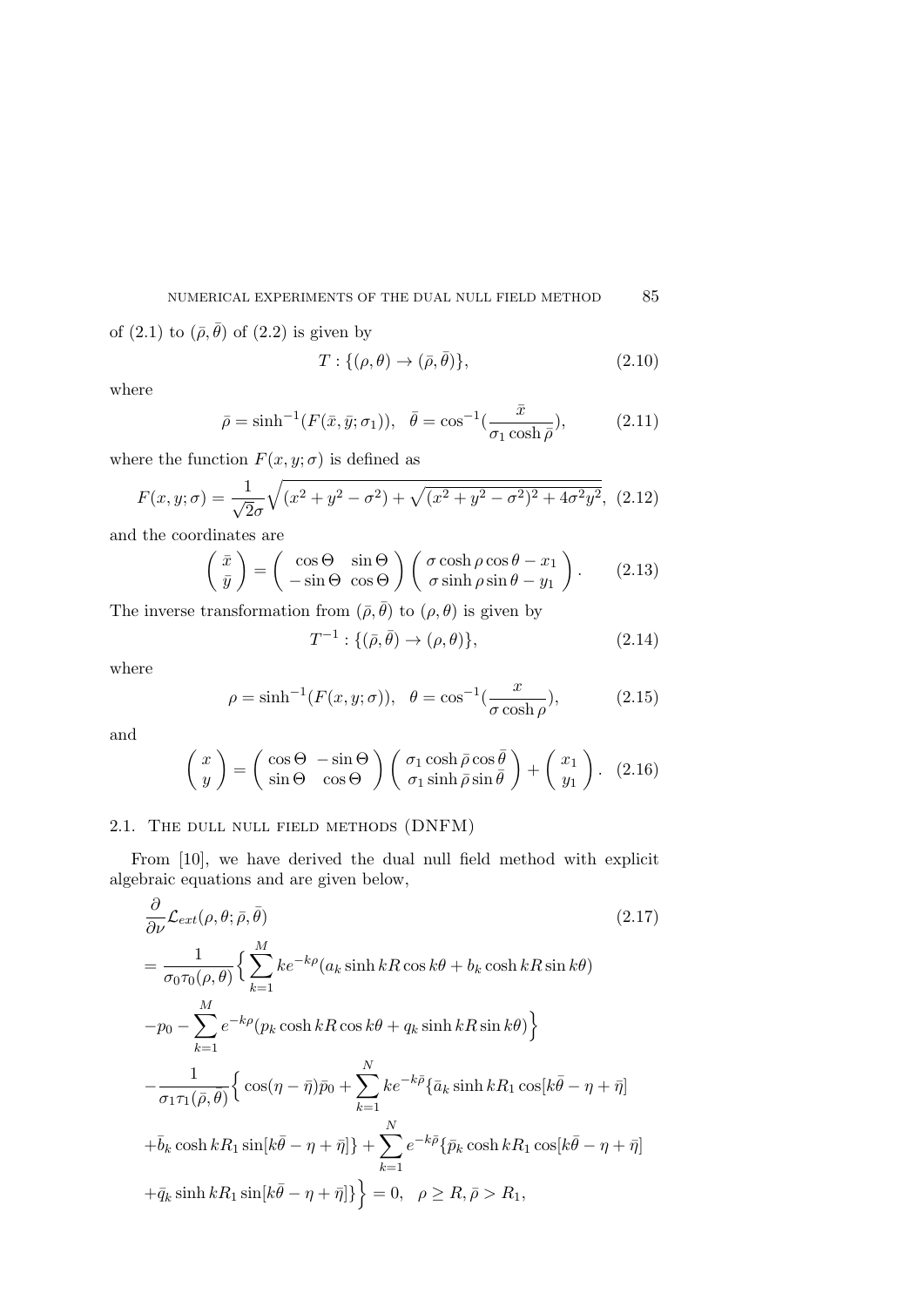and

$$
\mathcal{L}_{int}(\rho, \theta; \bar{\rho}, \bar{\theta}) = -[R + \ln(\frac{\sigma_0}{2})]p_0
$$
\n
$$
+ \sum_{k=1}^{M} \frac{1}{k} e^{-kR} \{p_k \cosh k\rho \cos k\theta + q_k \sinh k\rho \sin k\theta\}
$$
\n
$$
-[R_1 + \ln(\frac{\sigma_1}{2})]\bar{p}_0 + \sum_{k=1}^{N} \frac{1}{k} e^{-kR_1} \{\bar{p}_k \cosh k\bar{\rho} \cos k\bar{\theta} + \bar{q}_k \sinh k\bar{\rho} \sin k\bar{\theta}\}
$$
\n
$$
+ a_0 + \sum_{k=1}^{M} e^{-kR} \{a_k \cosh k\rho \cos k\theta + b_k \sinh k\rho \sin k\theta\}
$$
\n
$$
- \bar{a}_0 - \sum_{k=1}^{N} e^{-kR_1} \{\bar{a}_k \cosh k\bar{\rho} \cos k\bar{\theta} + \bar{b}_k \sinh k\bar{\rho} \sin k\bar{\theta}\} = 0, \quad \bar{\rho} \le R_1.
$$
\n(2.18)

# 2.2. Algorithms of Dual Null Field Method

Denote the explicit equations (2.17) and (2.18) by

$$
\mathcal{D}_{ext}(\rho, \theta; \bar{\rho}, \bar{\theta}) = 0, \quad \mathcal{L}_{int}(\rho, \theta; \bar{\rho}, \bar{\theta}) = 0.
$$
 (2.19)

Choose the uniform nodes on the same ellipses,

$$
(\rho, \theta) = (R + \epsilon, j\Delta\theta), \ \ j = 0, 1, ..., 2M,
$$
\n(2.20)

$$
(\bar{\rho}, \bar{\theta}) = (R_1 - \bar{\epsilon}, j\Delta\bar{\theta}), \quad j = 0, 1, ..., 2N,
$$
\n(2.21)

where  $\epsilon \geq 0$ ,  $0 < \bar{\epsilon} < R_1$ ,  $\Delta \theta = \frac{2\pi}{2M+1}$  and  $\Delta \bar{\theta} = \frac{2\pi}{2N+1}$ . We obtain  $2(M + N) + 2$  collocation equations of the NFM,

$$
\frac{\sqrt{w_j}}{M} \mathcal{D}_{ext}(R+\epsilon, j\Delta\theta; \bar{\rho}_j, \bar{\theta}_j) = \frac{\sqrt{w_j}}{M} f(j\Delta\theta), \quad j = 0, 1, ..., 2M, \quad (2.22)
$$

$$
\sqrt{w_j}\mathcal{L}_{int}(\rho_j, \theta_j; R_1 - \bar{\epsilon}, j\Delta\bar{\theta}) = \sqrt{w_j}g(j\Delta\bar{\theta}), \quad j = 0, 1, ..., 2N, \quad (2.23)
$$

where the corresponding coordinates  $(\rho_j, \theta_j)$  and  $(\bar{\rho}_j, \bar{\theta}_j)$  can be evaluated from  $(R+\epsilon, j\Delta\theta)$  and  $(R_1-\bar{\epsilon}, j\Delta\bar{\theta})$ , based on the coordinate transformations (2.10) and (2.14). The wights  $w_0 = 1$  and  $w_j = 2$  for  $j \ge 1$ . By following [8], Eqs. (2.22) and (2.23) are called the collocation Trefftz method (CTM). Eqs. (2.22) and (2.23) lead to the following linear equations,

$$
Ax = b,\t(2.24)
$$

where the matrix  $\mathbf{A} \in \mathbb{R}^{n \times n}$ , the vector  $\mathbf{x} \in \mathbb{R}^n$  =  $[p_0, p_k, q_k, \bar{p}_0, \bar{p}_k, \bar{q}_k]^T$ and  $n = 2(M+N)+2$ . The unknown coefficients can be obtained by solving (2.24) if matrix **A** is nonsingular. When  $\rho = R$  and  $\bar{\rho} = R_1$ ,  $\epsilon = \bar{\epsilon} = 0$ ,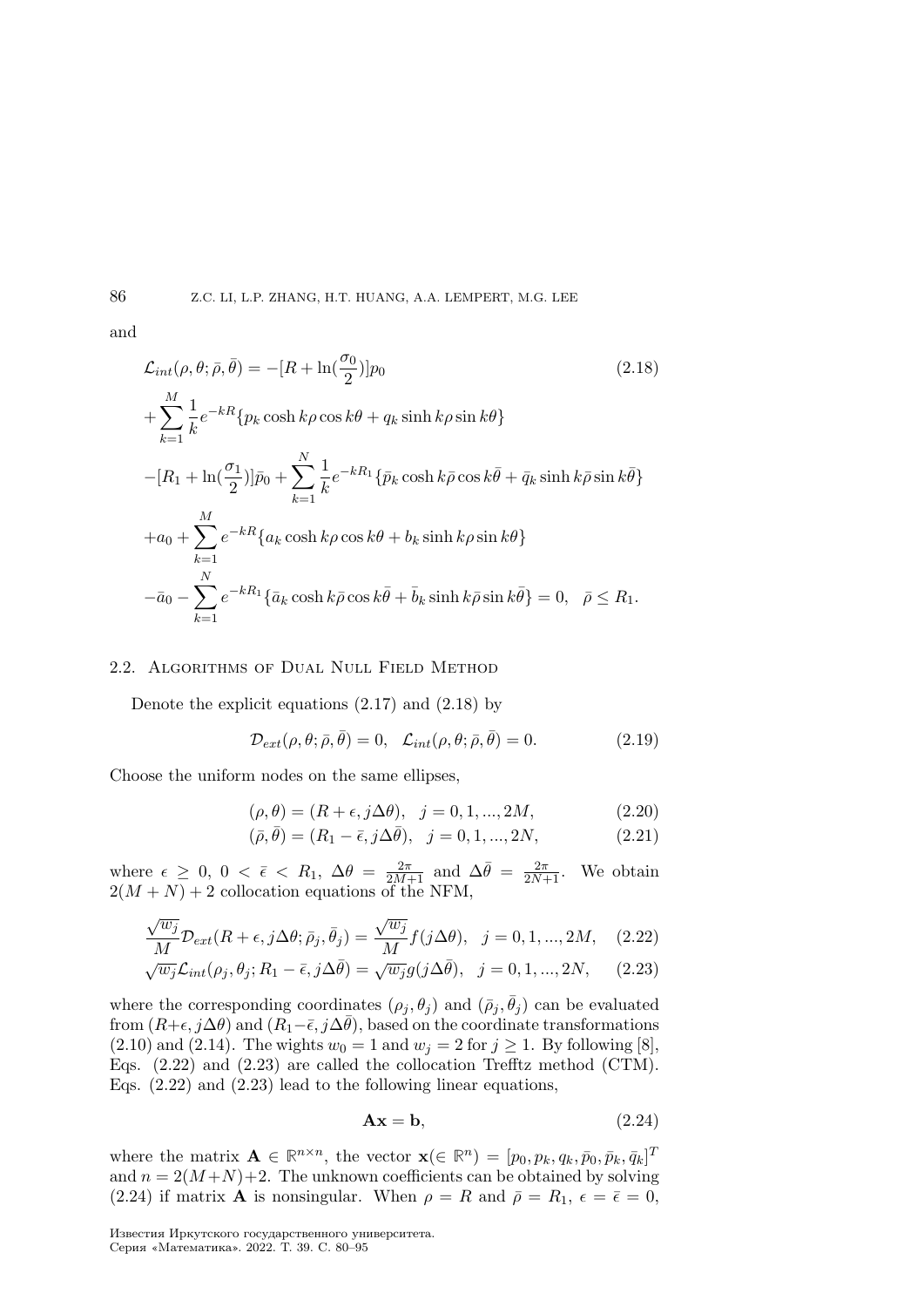and the collocation equations of the NFM lead to those of the interior field method (IFM) [6].

#### 2.3. Removal of Algorithm Singularity

Let us discuss the degenerate scales of the DNFM. We have a proposition without proof, see [10].

**Proposition 1.** For Laplace's equation in elliptic domains with one elliptic hole, when  $a + b = 2$ , there do not exist degenerate scales of the DNFM. When  $a + b \neq 2$ , the statement is true if constant  $\rho \ (\geq R)$  and not small M are chosen.

#### 3. Analysis of Errors and Stability

3.1. Error Bounds

We have explored in [10] the analysis for elliptic domains with one elliptic hole, and here we just present their convergence and stability outcomes for reference.

Define the norm  $||v||_0^* = \sqrt{\omega^2 \int_{\partial S_R} v_\nu^2 ds + \int_{\partial S_{R_1}} v^2 ds}$ , we have the following theorem.

**Theorem 1.** Suppose  $u \in H^p(\partial S_R)$ ,  $u_\nu \in H^{p-1}(\partial S_R)$   $(p \geq 2)$ ,  $u \in$  $H^{\sigma}(\partial S_{R_1})$  and  $u_{\nu} \in H^{\sigma-1}(\partial S_{R_1})$  ( $\sigma \geq 2$ ), and the exact coefficients of the Dirichlet conditions in  $(2.5)$  and  $(2.7)$  be given. Then the solutions from the DNFM  $(2.17)$  and  $(2.18)$  have the following bound,

$$
\|u - u_{M-N}\|_{0,\Gamma}^* \le C \Big\{ \frac{1}{M^p} (\|u\|_{p,\partial S_R} + \|u_\nu\|_{p-1,\partial S_R}) \qquad (3.1)
$$
  

$$
+ \frac{1}{N^\sigma} (\|u\|_{\sigma,\partial S_{R_1}} + \|u_{\bar{\nu}}\|_{\sigma-1,\partial S_{R_1}}) \Big\}.
$$

We choose  $\rho = R$  and  $\bar{\rho} = R_1$ . For simplicity, consider the simple case: (1) the symmetric cases  $q_k = \bar{q}_k = 0$  and  $M = N$ , and (2) the same elliptic coordinates with  $(\rho, \theta) = (\bar{\rho}, \bar{\theta})$  are used, i.e.,  $\sigma_0 = \sigma_1, x_1 = y_1 = 0, \Theta = 0$ and  $\bar{\eta} = \eta$ . We have a theorem about the condition number of the simple case.

**Theorem 2.** Under the simple case of elliptic domains with one elliptic hole, for the DNFM (2.22) and (2.23) at  $\epsilon = \bar{\epsilon} = 0$ , there exist the bounds,

$$
Cond(\mathbf{A}) = O(M). \tag{3.2}
$$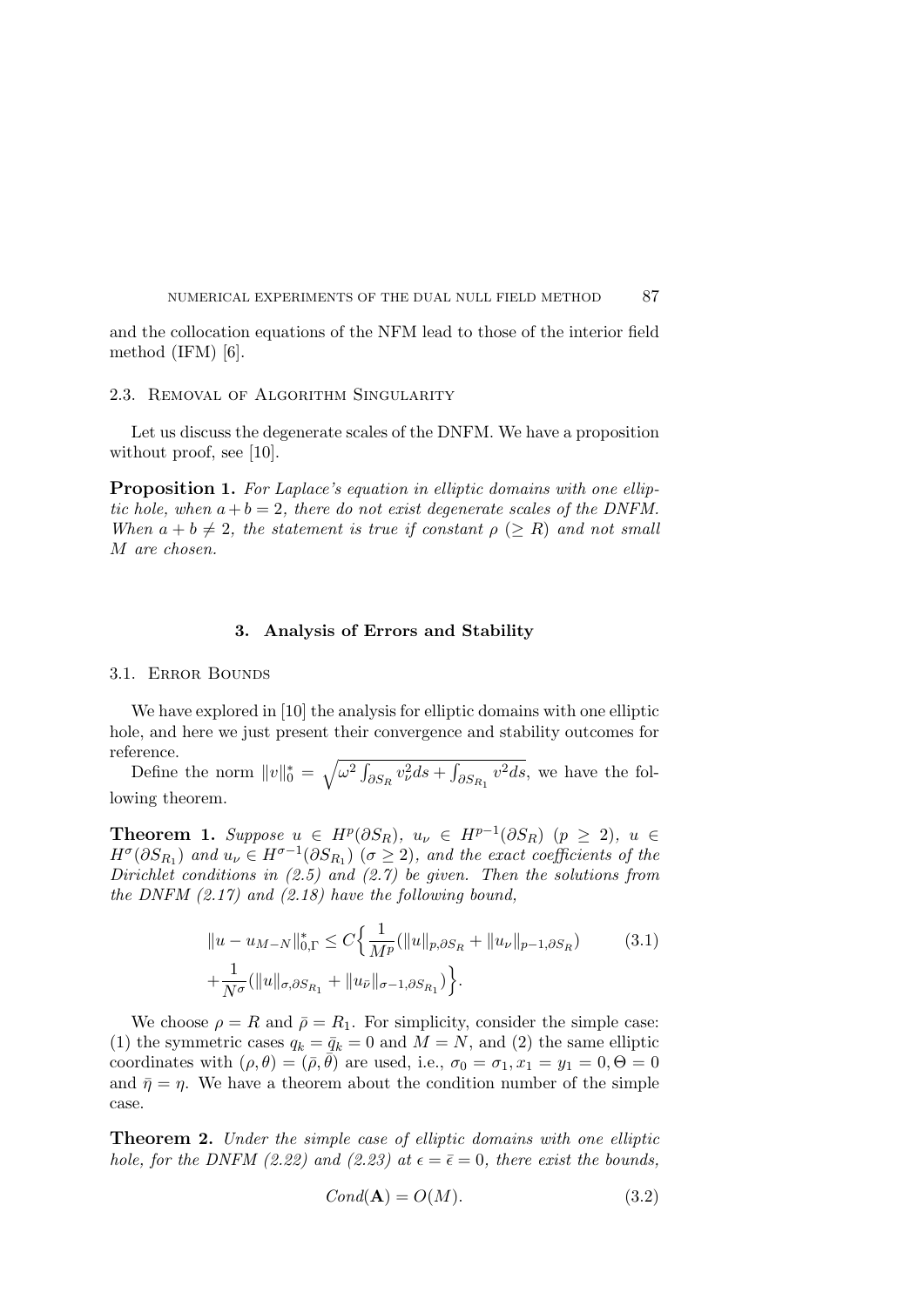#### 4. Numerical Experiments

#### 4.1. TWO COMPUTED MODELS

Consider a large elliptic domain with a small elliptic hole, as shown in Figure 2. The large ellipse is defined by  $a = 2.5$ ,  $b = 2$ ,  $\sigma_0 = \sqrt{a^2 - b^2} = 1.5$ and

$$
x = \sigma_0 \cosh R \cos \theta, \quad y = \sigma_0 \sinh R \sin \theta. \tag{4.1}
$$

From  $\tanh R = \frac{b}{a} = \frac{2}{2.5} = 0.8$ , we have  $R = 1.0986$ . The small ellipse is



Figure 2. Model Problem on the ellipse  $S_R$  with an elliptic hole  $S_{R_1}$ .

defined by  $\bar{a} = 1, \bar{b} = \frac{1}{2}$  $\frac{1}{2}$ , and  $\sigma_1 = \sqrt{\bar{a}^2 - \bar{b}^2} = \frac{\sqrt{3}}{2}$  $\frac{\sqrt{3}}{2}$ , where the local elliptic coordinates with origin  $(-1, 0)$  are given by

$$
x = \sigma_1 \cosh R_1 \cos \bar{\theta} - 1, \quad y = \sigma_1 \sinh R_1 \sin \bar{\theta}.
$$
 (4.2)

For simplicity in computation, the long axis of the small ellipse is chosen along semiaxis X with  $\Theta = 0$ . From tanh  $R_1 = \frac{1}{2}$  $\frac{1}{2}$ , we have  $R_1 = 0.5493$ . The Dirichlet condition is given by

$$
u = a_0 = 1
$$
 on  $\partial S_R$ ,  $u = \bar{a}_0 = 0$  on  $\partial S_{R_1}$ . (4.3)

Such a problem is called Model Problem in this paper.

We design Degenerate Model as follows. The exterior large ellipse  $\partial S_R$ with  $a + b = 2$  as in Figure 3. Choose  $\sigma_0 = 1.5$ , and obtain from (2.1)

$$
R = \ln \frac{a+b}{\sigma_0} = \ln \frac{2}{\sigma_0} = 3.79367,
$$
  
\n
$$
a = \sigma_0 \cosh R = 1.5625, \quad b = 2 - a = 0.4375.
$$
\n(4.4)

Известия Иркутского государственного университета. Серия «Математика». 2022. Т. 39. С. 80–95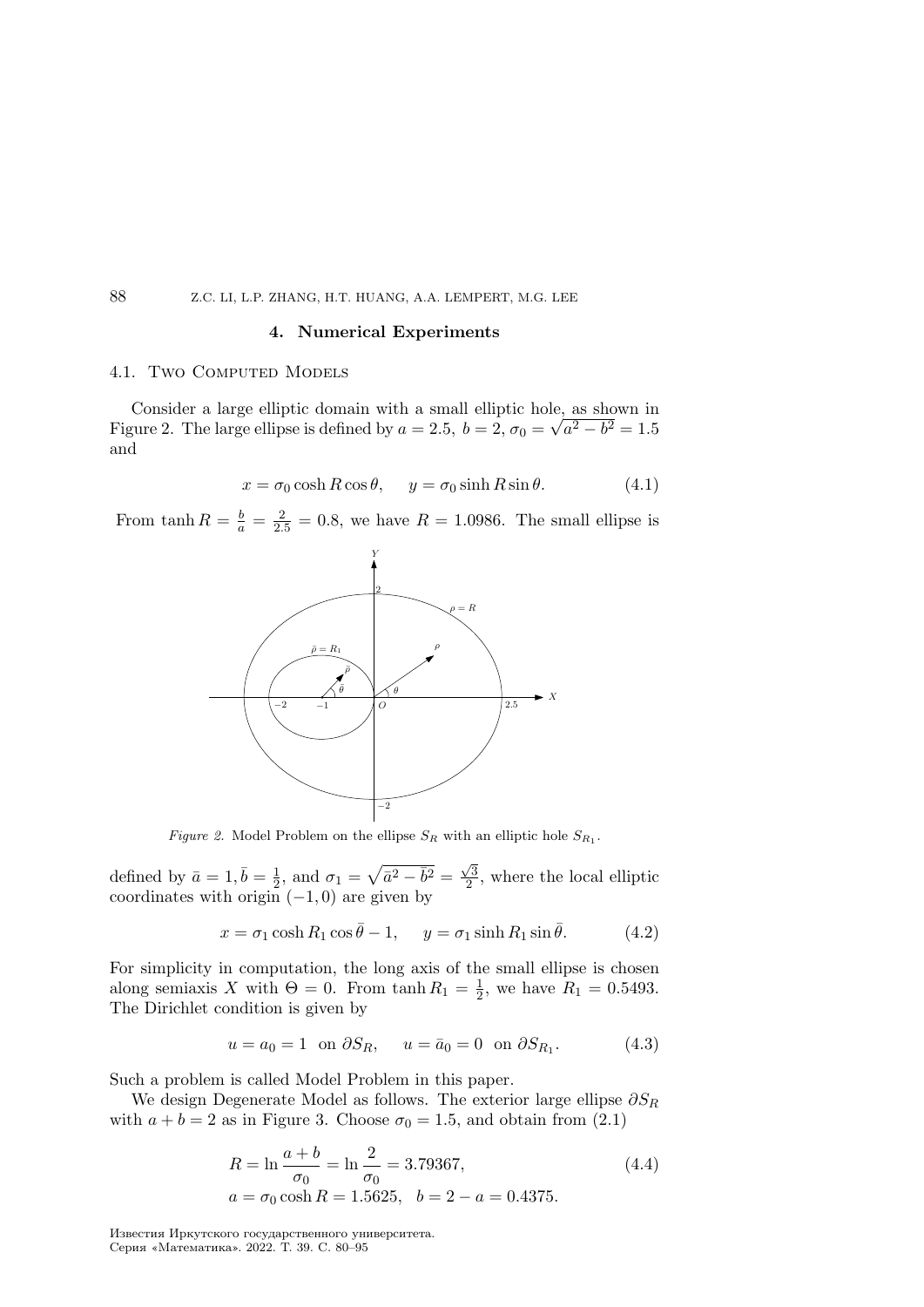Choose the interior ellipse  $\partial S_{R_1}$  with origin (−0.5, 0) and ( $\bar{a}, \bar{b}$ ) = (0.5, 0.1). We have from (2.9)

$$
\tanh R_1 = \frac{1}{5}, \quad R_1 = 0.2040, \quad \sigma_1 = \sqrt{\bar{a}^2 - \bar{b}^2} = 0.4899. \tag{4.5}
$$

When the Dirichlet condition is also given by (4.3), Degenerate Model is called in this paper.



Figure 3. Degenerate Model on the ellipse  $S_R$  at  $a + b = 2$  with an elliptic hole  $S_{R_1}$ .

# 4.2. By the Dual Null Field Method

The interior solutions are given, see [10].

$$
u_{M-N}(\rho, \theta; \bar{\rho}, \bar{\theta}) = a_0 - [R + \ln(\frac{\sigma_0}{2})]p_0 - [\bar{\rho} + \ln(\frac{\sigma_1}{2})]\bar{p}_0
$$
(4.6)

$$
+\sum_{k=1}^{M}\frac{p_k}{k}e^{-kR}\cosh k\rho\cos k\theta+\sum_{k=1}^{N}\frac{\bar{p}_k}{k}e^{-k\bar{\rho}}\cosh kR_1\cos k\bar{\theta}, \text{ in } S.
$$

Two explicit equations of the DNFM are obtained from (2.17) and (2.18)

$$
\frac{\partial}{\partial \nu} \mathcal{L}_{ext}(\rho, \theta; \bar{\rho}, \bar{\theta}) := \frac{1}{\sigma_0 \tau_0(\rho, \theta)} \Big\{ -p_0 - \sum_{k=1}^M p_k e^{-k\rho} \cosh kR \cos k\theta \Big\}
$$

$$
-\frac{1}{\sigma_1 \tau_1(\bar{\rho}, \bar{\theta})} \Big\{ \cos(\eta - \bar{\eta}) \bar{p}_0 + \sum_{k=1}^N \bar{p}_k e^{-k\bar{\rho}} \cosh kR_1 \cos(k\bar{\theta} - \eta + \bar{\eta}) \Big\} = 0,
$$

$$
\rho \ge R,
$$
(4.7)

and

$$
\mathcal{L}_{int}(\rho, \theta; \bar{\rho}, \bar{\theta}) := a_0 - \bar{a}_0 - [R + \ln(\frac{\sigma_0}{2})]p_0 - [R_1 + \ln(\frac{\sigma_1}{2})]\bar{p}_0 \tag{4.8}
$$

$$
+\sum_{k=1}^{M}\frac{p_k}{k}e^{-kR}\cosh k\rho\cos k\theta+\sum_{k=1}^{N}\frac{\bar{p}_k}{k}e^{-kR_1}\cosh k\bar{\rho}\cos k\bar{\theta}=0, \quad \bar{\rho}\leq R_1.
$$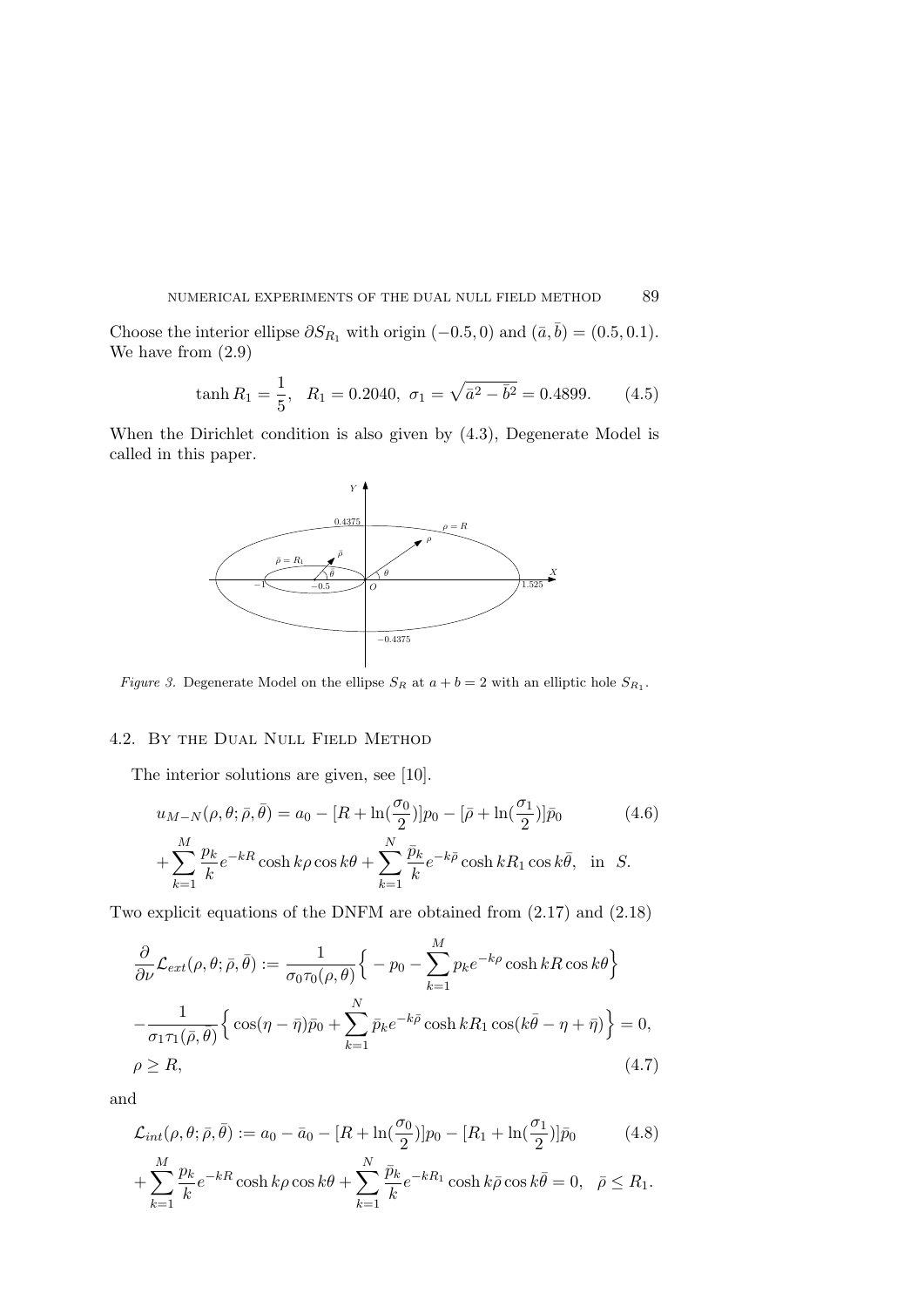The  $(N + M + 2)$  collocation equations with  $\rho = R$ ,  $\bar{\rho} = R_1$  are chosen as

$$
\sqrt{w_j} \frac{1}{M} \frac{\partial}{\partial \nu} \mathcal{L}_{ext}(R, j\Delta\theta; \bar{\rho}_j, \bar{\theta}_j) = 0, \quad j = 0, 1, ..., M,
$$
 (4.9)

$$
\sqrt{w_j} \mathcal{L}_{int}(\rho_j, \theta_j; R_1, j\Delta \bar{\theta}) = 0, \quad j = 0, 1, ..., N,
$$
\n(4.10)

where weights  $w_0 = 1$  and  $w_j = 2(j \geq 1)$ . Eqs. (4.9) and (4.10) are expressed by  $\mathbf{A}\mathbf{x} = \mathbf{b}$ , where  $\mathbf{A} \in \mathbb{R}^{n \times n}$ ,  $\mathbf{x} \in \mathbb{R}^n$ ,  $n = M + N + 2$ . The condition number and the effective condition number are defined in  $[7]$  by Cond  $=$  $\sigma_{\rm max}$  $\frac{\sigma_{\text{max}}}{\sigma_{\text{min}}}$  and Cond eff  $=\frac{\|\mathbf{b}\|}{\sigma_{\text{min}}\|\mathbf{x}\|}$ , where  $\sigma_{\text{max}}$  and  $\sigma_{\text{min}}$  are the maximal and the minimal singular values of matrix  $\mathbf{A}$ , respectively, and  $\|\mathbf{x}\|$  is the 2-norm of vector **x**. We compute the errors,  $||\varepsilon||_{\infty,\partial S_R}$ ,  $||\varepsilon||_{\infty,\partial S_{R_1}}$ ,  $||\varepsilon||_{0,\partial S_R}$ ,  $||\varepsilon||_{0,\partial S_{R_1}}$ and the norm  $||\varepsilon||_h = \sqrt{||\varepsilon||_{0,\partial S_R}^2 + ||\varepsilon||_{0,\partial S_{R_1}}^2}$ .

For Model Problem, Table 1 shows the errors and the condition numbers.

Table 1 Errors and condition numbers of Model Problem by the DNFM, where  $\varepsilon = u - u_{M-N}.$ 

| М    | $\ \varepsilon\ _{0,\partial S_R}$ | $\  \cdot \  \varepsilon \ _{0,\partial S_{R_1}}$                   | $\ \varepsilon\ _h$     | $\  \cdot \  \varepsilon \ _{\infty,\partial S_R} \  \cdot \  \varepsilon \ _{\infty,\partial S_{R_1}}$ |                                                           |       | Cond $\vert$ Cond eff |
|------|------------------------------------|---------------------------------------------------------------------|-------------------------|---------------------------------------------------------------------------------------------------------|-----------------------------------------------------------|-------|-----------------------|
| 6    | 1.270E-02                          |                                                                     | $4.977E-03$   1.364E-02 |                                                                                                         | $1.394E-02$   5.461E-03                                   | 15.97 | 8.72                  |
| 12   |                                    |                                                                     |                         |                                                                                                         | 3.665E-04   2.847E-04   4.640E-04   4.643E-04   3.384E-04 | 29.97 | 16.66                 |
| 18 I |                                    | $1.733E-05$   $1.629E-05$   $2.378E-05$   $2.145E-05$   $2.006E-05$ |                         |                                                                                                         |                                                           | 43.94 | 24.55                 |
| 24   | 9.649E-07                          | 1.036E-06   1.416E-06   1.184E-06                                   |                         |                                                                                                         | $1.294E-06$                                               | 57.91 | 32.42                 |
| 30   |                                    | $5.870E-08$   $7.040E-08$   $9.166E-08$   $7.184E-08$               |                         |                                                                                                         | $8.873E-08$                                               | 71.87 | 40.28                 |

From Table 1, there exist the asymptotes,

$$
\|\varepsilon\|_{h} = O(0.62^{M}), \ \|\varepsilon\|_{\infty, \partial S_R} = O(0.62^{M}), \ \|\varepsilon\|_{\infty, \partial S_{R_1}} = O(0.63^{M}), (4.11)
$$
  
Cond =  $O(M)$ , Cond-eff =  $O(M)$ . (4.12)

For Degenerate Model, when  $M = 20$ , the errors and the condition numbers are listed in Table 2 for different  $N$ . It can be seen the compatible maximal errors on two boundaries are found as  $N = 5$ . Hence in computation, we choose the ratios  $(M : N) = (4 : 1)$ . The errors and the condition numbers are listed in Table 3.

From Table 3, there exist the asymptotes,

$$
\|\varepsilon\|_{h} = O(0.69^{M}), \ \|\varepsilon\|_{\infty, \partial S_R} = O(0.69^{M}), \ \|\varepsilon\|_{\infty, \partial S_{R_1}} = O(0.69^{M}), (4.13)
$$
  
Cond =  $O(M)$ , Cond-eff =  $O(M)$ . (4.14)

Eqs.  $(4.11)-(4.14)$  coincide with the error and stability analysis in Section 3. In particular, by the DNFM not only can the algorithm singularity be bypassed, but also the good stability as  $Cond = O(M)$  may be achieved.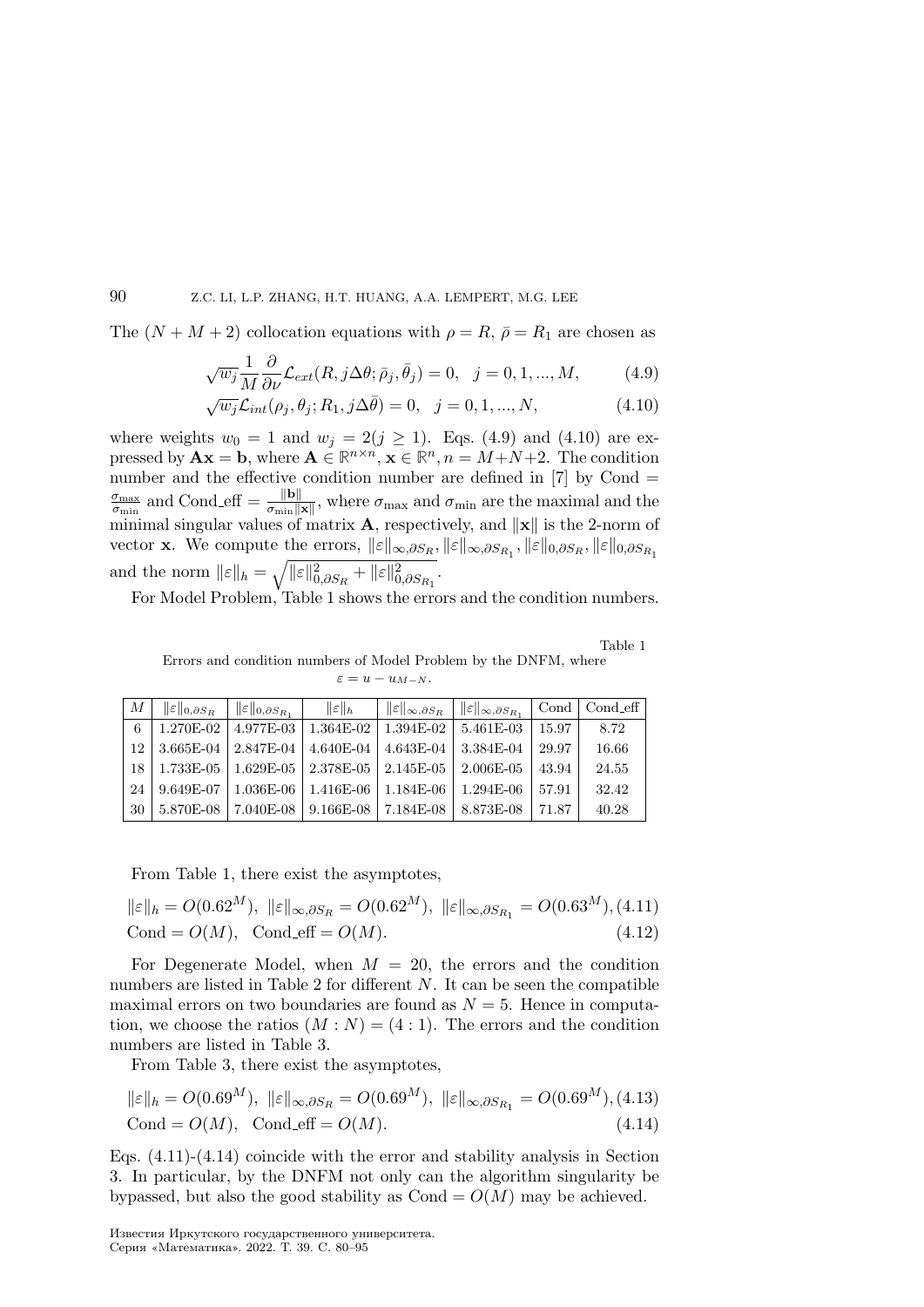Table 2

| $\boldsymbol{N}$ | $\ \varepsilon\ _{0,\partial S_R}$ | $\ \varepsilon\ _{0,\partial S_{R_1}}$ | $\ \varepsilon\ _h$ | $\ \varepsilon\ _{\infty,\partial S_R}$ | $  \varepsilon  _{\infty,\partial S_{R_1}}$ | Cond   | $Cond\_eff$ |
|------------------|------------------------------------|----------------------------------------|---------------------|-----------------------------------------|---------------------------------------------|--------|-------------|
| 3                | 1.83E-04                           | 1.39E-03                               | 1.40E-03            | 1.74E-04                                | 2.50E-03                                    | 42.26  | 10.94       |
| 4                | 1.83E-04                           | 1.95E-04                               | 2.67E-04            | $1.75E-04$                              | 4.59E-04                                    | 48.10  | 12.50       |
| 5                | 1.83E-04                           | 1.05E-04                               | 2.11E-04            | 1.75E-04                                | 1.78E-04                                    | 53.32  | 13.88       |
| 8                | 1.83E-04                           | 1.74E-06                               | 1.83E-04            | 1.75E-04                                | 2.68E-06                                    | 66.58  | 17.39       |
| 10               | 1.83E-04                           | 2.25E-08                               | 1.83E-04            | 1.75E-04                                | 3.11E-08                                    | 74.11  | 19.38       |
| 12               | 1.83E-04                           | 4.45E-09                               | 1.83E-04            | 1.75E-04                                | 8.16E-09                                    | 80.95  | 21.18       |
| 15               | 1.83E-04                           | 3.92E-11                               | 1.83E-04            | 1.75E-04                                | 6.90E-11                                    | 90.24  | 23.63       |
| 20               | 1.83E-04                           | 3.47E-15                               | 1.83E-04            | 1.75E-04                                | 1.49E-14                                    | 103.90 | 27.22       |

Errors and condition numbers of Degenerate Model by the DNFM at  $M = 20$ .

Table 3

Errors and condition numbers for Degenerate Model by the DNFM with  $(M : N) = (4 : 1).$ 

| М  | $\ \varepsilon\ _{0,\partial S_R}$ | $  \varepsilon  _{0,\partial S_{R_1}}$ | $\ \varepsilon\ _h$ | $\ \varepsilon\ _{\infty,\partial S_R}$ | $\ \varepsilon\ _{\infty,\partial S_{R_1}}$ | Cond   | Cond eff |
|----|------------------------------------|----------------------------------------|---------------------|-----------------------------------------|---------------------------------------------|--------|----------|
| 12 | 3.55E-03                           | 1.51E-03                               | 3.85E-03            | 3.66E-03                                | $2.55E-03$                                  | 33.04  | 8.51     |
| 16 | $6.09E-04$                         | 1.85E-04                               | 6.37E-04            | $6.23E-04$                              | $4.42E - 04$                                | 43.15  | 11.20    |
| 20 | 1.83E-04                           | 1.05E-04                               | 2.11E-04            | 1.75E-04                                | 1.78E-04                                    | 53.32  | 13.88    |
| 24 | $2.90E - 05$                       | 2.83E-05                               | $4.05E-05$          | $3.02E - 05$                            | 3.38E-05                                    | 63.50  | 16.57    |
| 28 | 1.19E-05                           | 3.09E-06                               | 1.23E-05            | 1.09E-05                                | $7.24E-06$                                  | 73.69  | 19.25    |
| 32 | $1.54E-06$                         | 1.58E-06                               | $2.21E-06$          | 1.68E-06                                | 2.78E-06                                    | 83.87  | 21.93    |
| 36 | 8.17E-07                           | 3.01E-07                               | 8.71E-07            | 6.95E-07                                | 4.92E-07                                    | 94.04  | 24.61    |
| 40 | $9.65E-08$                         | 8.10E-08                               | 1.26E-07            | 1.05E-07                                | 1.04E-07                                    | 104.22 | 27.29    |

# 4.3. Degenerate Model by the CTM

We may use the following particular solutions (PS) from [12],

$$
u_{M-N}^{CTM} = u_{M-N}^{CTM}(\rho, \theta; \bar{\rho}, \bar{\theta}) = \alpha_0 + \bar{\alpha}_0 \bar{\rho}
$$
  
+ 
$$
\sum_{k=1}^{M} e^{-kR} \{ \alpha_k \cosh k\rho \cos k\theta + \beta_k \sinh k\rho \sin k\theta \}
$$
  
+ 
$$
\sum_{k=1}^{N} e^{-k\bar{\rho}} \{ \bar{\alpha}_k \cosh kR_1 \cos k\bar{\theta} + \bar{\beta}_k \sinh kR_1 \sin k\bar{\theta} \},
$$
 (4.15)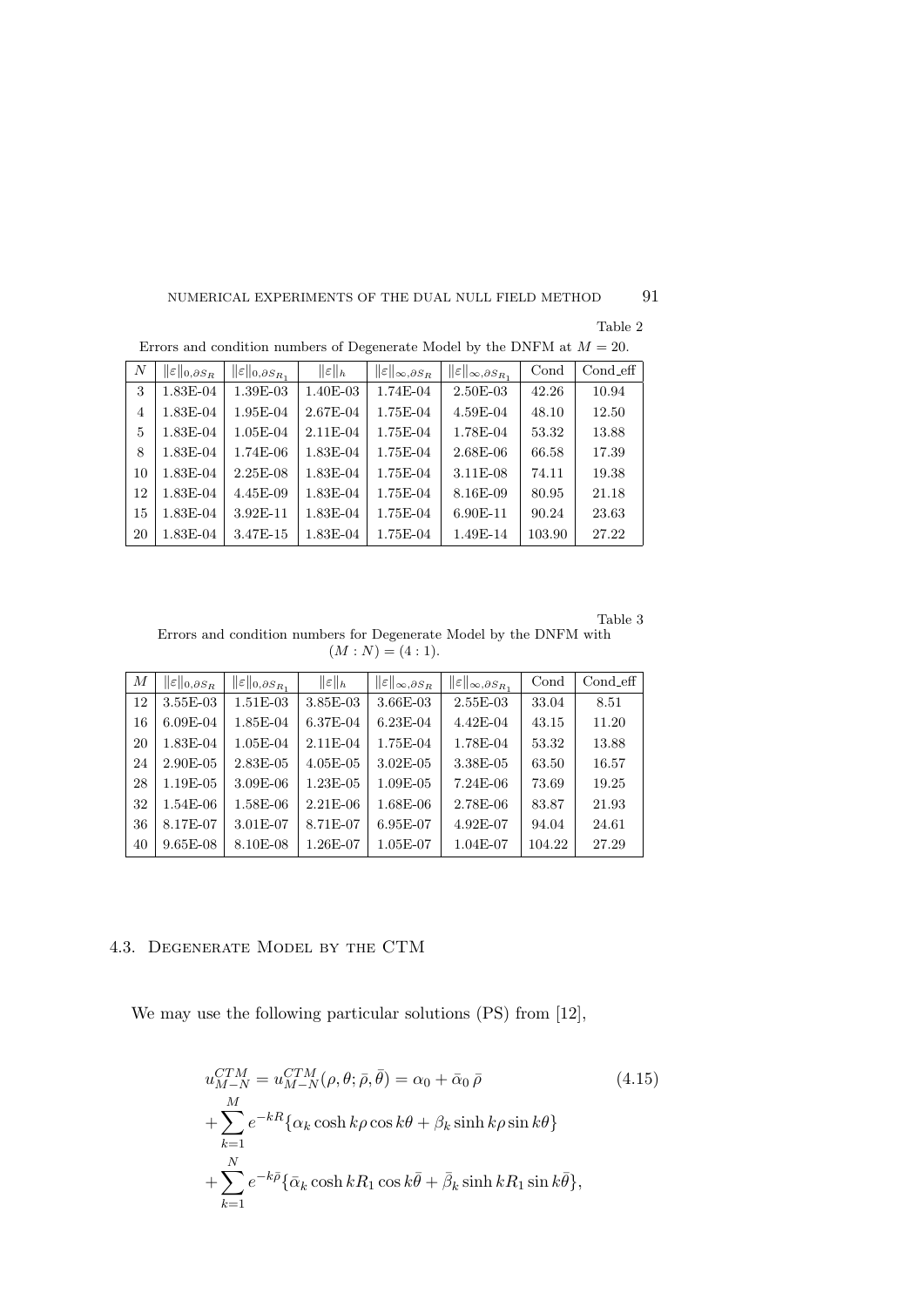where  $\alpha_k, \beta_k, \bar{\alpha}_k$  and  $\bar{\beta}_k$  are the coefficients. For the simple case, the solutions (4.15) are simplified as

$$
u_{M-N}^{CTM} = u_{M-N}^{CTM}(\rho, \theta; \bar{\rho}, \bar{\theta}) = \alpha_0 + \bar{\alpha}_0 \bar{\rho}
$$
  
+ 
$$
\sum_{k=1}^{M} \alpha_k e^{-kR} \cosh k\rho \cos k\theta + \sum_{k=1}^{N} \bar{\alpha}_k e^{-k\bar{\rho}} \cosh kR_1 \cos k\bar{\theta}.
$$
 (4.16)

Compared  $(4.16)$  with  $(4.6)$ , we find the relations of coefficients,

$$
\bar{\alpha}_0 = -\bar{p}_0, \quad \alpha_0 = a_0 - [R + \ln(\frac{\sigma_0}{2})]p_0 - \ln(\frac{\sigma_1}{2})\bar{p}_0, \n\alpha_k = \frac{1}{k}p_k, \quad \bar{\alpha}_k = \frac{1}{k}\bar{p}_k.
$$
\n(4.17)

From the Dirichlet condition (4.3), we have

$$
u_{M-N}^{CTM}(R, \theta; \bar{\rho}, \bar{\theta}) = \alpha_0 + \bar{\alpha}_0 \bar{\rho}
$$
\n
$$
+ \sum_{k=1}^{M} \alpha_k e^{-kR} \cosh kR \cos k\theta + \sum_{k=1}^{N} \bar{\alpha}_k e^{-k\bar{\rho}} \cosh kR_1 \cos k\bar{\theta} = 1,
$$
\n
$$
u_{M-N}^{CTM}(\rho, \theta; R_1, \bar{\theta}) = \alpha_0 + \bar{\alpha}_0 R_1
$$
\n
$$
+ \sum_{k=1}^{M} \alpha_k e^{-kR} \cosh k\rho \cos k\theta + \sum_{k=1}^{N} \bar{\alpha}_k e^{-kR_1} \cosh kR_1 \cos k\bar{\theta} = 0.
$$
\n(4.19)

The corresponding collocation equations at the nodes in (4.9) and (4.10) can be obtained. For Degenerate Model, the errors and the condition numbers are listed in Table 4.

Table 4

| $\boldsymbol{M}$ | $\ \varepsilon\ _{0,\partial S_R}$ | $\ \varepsilon\ _{0,\partial S_{R_1}}$ | $\ \varepsilon\ _h$ | $\ \varepsilon\ _{\infty,\partial S_R}$ | $\ \varepsilon\ _{\infty,\partial S_{R_1}}$ | Cond  | $Cond\_eff$ |
|------------------|------------------------------------|----------------------------------------|---------------------|-----------------------------------------|---------------------------------------------|-------|-------------|
| 12               | 3.13E-03                           | $1.52E-03$                             | 3.48E-03            | $2.81E - 03$                            | 2.58E-03                                    | 13.99 | 3.58        |
| 16               | 4.99E-04                           | 1.88E-04                               | 5.33E-04            | 4.59E-04                                | 4.48E-04                                    | 13.95 | 3.59        |
| 20               | 1.74E-04                           | 1.06E-04                               | $2.03E-04$          | 1.53E-04                                | 1.79E-04                                    | 13.94 | 3.60        |
| 24               | $2.51E-05$                         | 2.83E-05                               | 3.78E-05            | 2.46E-05                                | 3.38E-05                                    | 13.93 | 3.60        |
| 28               | 1.14E-05                           | 3.09E-06                               | 1.19E-05            | $1.00E - 05$                            | 7.24E-06                                    | 13.92 | 3.61        |
| 32               | 1.36E-06                           | 1.58E-06                               | $2.08E - 06$        | 1.43E-06                                | 2.78E-06                                    | 13.91 | 3.61        |
| 36               | 7.88E-07                           | 3.01E-07                               | 8.43E-07            | $6.52E-07$                              | 4.92E-07                                    | 13.91 | 3.61        |
| 40               | 8.70E-08                           | 8.10E-08                               | 1.19E-07            | $9.42E - 08$                            | 1.04E-07                                    | 13.91 | 3.61        |

Errors and condition numbers of Degenerate Model by the CTM for  $(M: N) = (4:1)$ .

From Table 4, there exist the asymptotes,

$$
\|\varepsilon\|_{h} = O(0.69^{M}), \|\varepsilon\|_{\infty, \partial S_R} = O(0.69^{M}), \|\varepsilon\|_{\infty, \partial S_{R_1}} = O(0.66^{M}), (4.20)
$$
  
Cond = O(1), Cond-eff = O(1). (4.21)

Известия Иркутского государственного университета. Серия «Математика». 2022. Т. 39. С. 80–95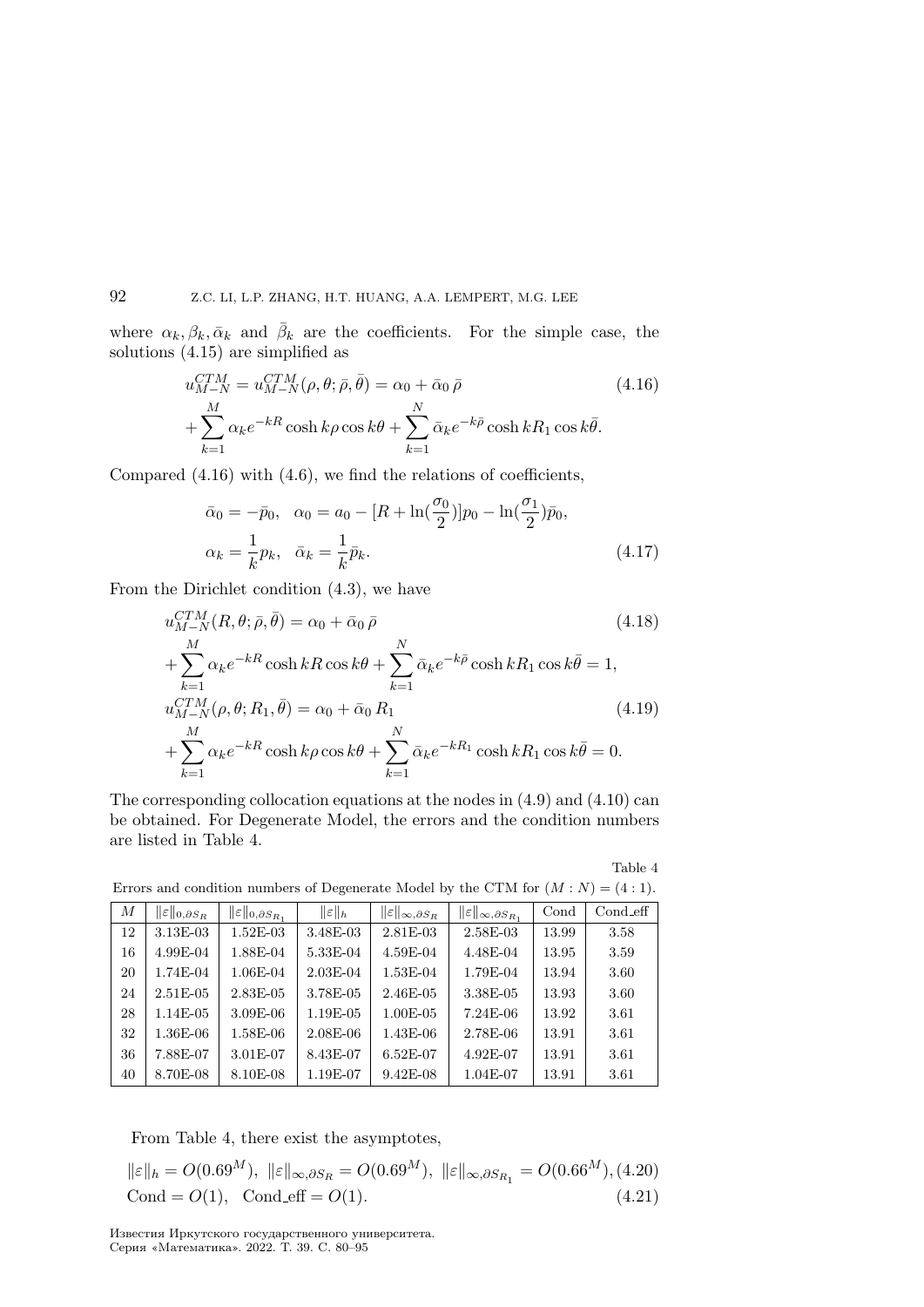Compared  $(4.20)$  and  $(4.21)$  with  $(4.13)$  and  $(4.14)$ , the convergence rates are the same, but the stability of the CTM is excellent, because both Cond and Cond eff remain unchangeable, when  $M \to \infty$ . Note that the coefficients from the DNFM and the CTM indeed satisfy the coefficient relations (4.17), due to limited space, we did not show the coefficients from these two methods in this paper. Both the CTM and the DNFM offer the excellent numerical performance, but the DNFM may link the BEM and the original NFM, see [11].

#### 5. Concluding Remarks

Let us give a few remarks, to address the novel ties of this paper.

1. The DNFM for Laplace's equation in circular domains with circular holes was first proposed in [9]; and the first part of the current study in [10] is devoted to the analysis of the DNFM for Laplace's equation in elliptic domains with elliptic holes. This paper with [9] and [10] may establish a theoretical foundation and numerical validation to fill up some gap between theory and computation.

2. For the degenerate case of an elliptic domain with an elliptic hole at  $a + b = 2$  of the IFM, however, the renovated methods should be adapted. The algorithms of the DNFM are proposed in [10], and the removal of algorithm singularity is verified by the numerical experiments in Section 4.

3. Numerical experiments are carried out in Section 4, to support the theoretical analysis made in [10]. Moreover, the collocation Trefftz methods (CTM) is also used for comparisons. Both the CTM and the DNFM offer the excellent numerical performance. Although the CTM yields the excellent stability with Cond =  $O(1)$ , the DNFM may link the BEM and the original NFM for arbitrary domains, see [11].

#### References

- 1. Chen J.T., Han H., Kuo S.R., Kao S.K. Regularization for ill-conditioned systems of integral equation of first kind with logarithmic kernel. Inverse Problems in Science and Engineering, 2014, vol. 22, no. 7, pp. 1176-1195. https://doi.org/10.1080/17415977.2013.856900
- 2. Chen J.T., Hong H.K., Review of dual finite element methods with emphasis on hypersingular integrals and divergent series. Appl. Mech. Rev., 1999, vol. 52, no. 1, pp. 17-33. https://doi.org/10.1115/1.3098922
- 3. Chen J.T., Lee Y.T., Chang Y.L., Jian J. A self-regularized approach for rank-deficient systems in the BEM of 2D Laplace problems. Inverse Problems in Science and Engineering, 2017, vol. 25, no. 1, pp. 89-113. https://doi.org/10.1080/17415977.2016.1138948
- 4. Kuo S.R., Kao S.K., Huang Y.L., Chen J.T. Revisit of the degenerate scale for an infinite plane problem containing two circular holes using con-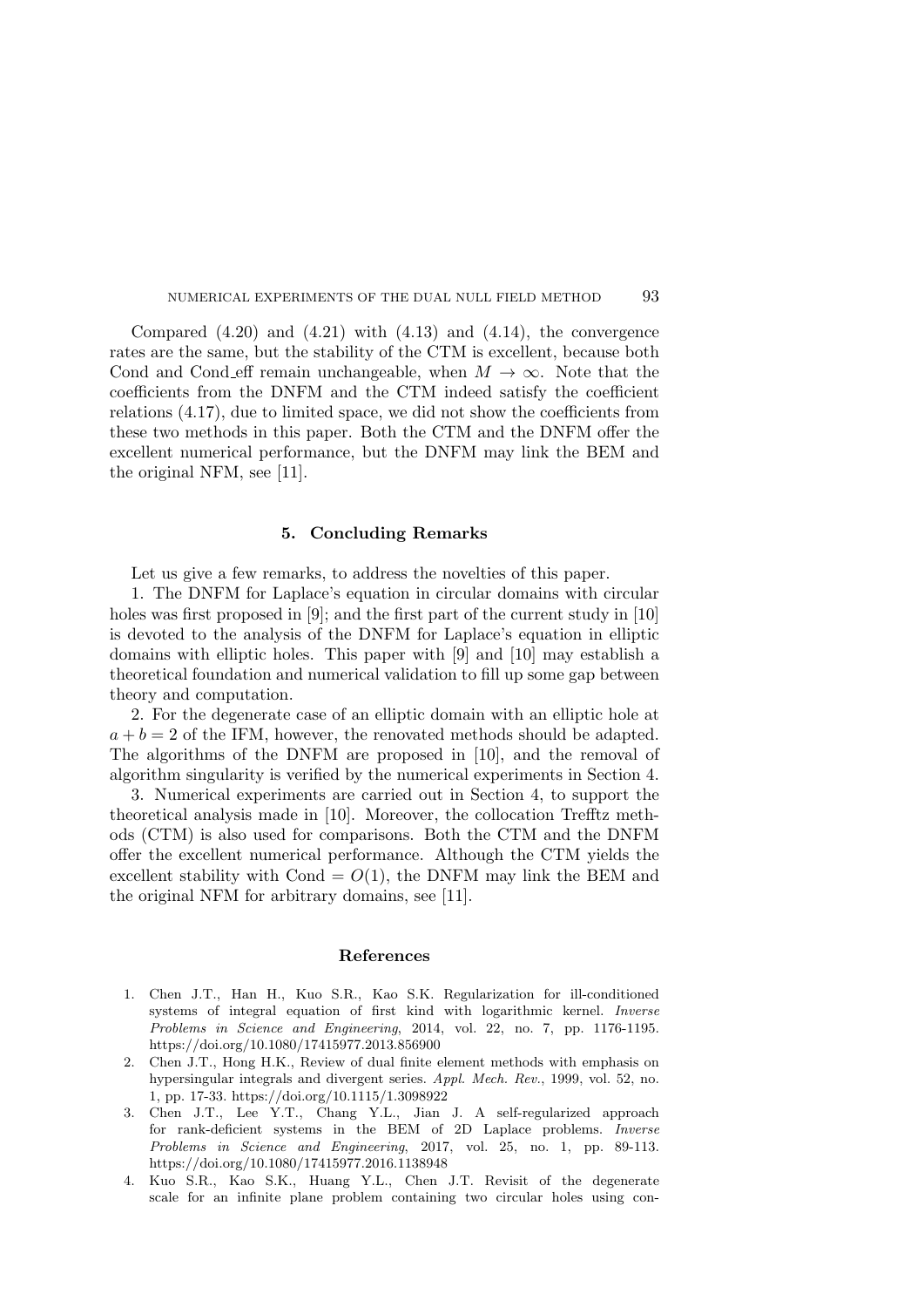formal mapping. Applied Mathematics Letters, 2019, vol. 92, pp. 99-107. https://doi.org/10.1016/j.aml.2018.11.023

- 5. Lee M.G., Li Z.C., Zhang L.P., Huang H.T., Chiang J.Y. Algorithm singularity of the null-field method for Dirichlet problems of Laplace's equation in annular and circular domains. Eng. Anal. Bound. Elem., 2014, vol. 41, pp. 160-172. https://doi.org/10.1016/j.enganabound.2014.01.013
- 6. Li Z.C., Chiang J.Y., Huang H.T., Lee M.G. The new interior field method for Laplace's equation on circular domains with circular holes. Eng. Anal. Bound. Elem., 2016, vol. 67, pp. 173-185. https://doi.org/10.1016/j.enganabound.2016.03.006
- 7. Li Z.C., Huang H.T., Wei Y., Cheng A.H.-D. Effective Condition Number for Numerical Partial Differential Equations. Beijing, Science Press, 2014, 286 p.
- 8. Li Z.C., Lu T.T., Hu H.Y., Cheng A.H.-D. Trefftz and Collocation Methods. Southampton, Boston, WIT press, 2008, 432 p.
- 9. Lee M.G., Zhang L.P., Li Z.C., Kazakov A.L. Dual Null Field Method for Dirichlet Problems of Laplace's Equation in Circular Domains with Circular Holes. Siberian Electronic Mathematical Reports, 2021, vol. 19(1), pp. 393-422. https://doi.org/10.33048/semi.2021.18.028
- 10. Li Z.C., Huang H.T., Zhang L.P., Lempert A.A., Lee M.G. Analysis of Dual Null Field Methods for Dirichlet Problems of Laplace's Equation in Circular Domains with Circular Holes: Bypassing the degenerate scales. The Bulletin of Irkutsk State University. Series Mathematics, submitted, June 2021.
- 11. Li Z.C., Zhang L.P., Lee M.G., Interior field methods for Neumann problems of Laplace's equation in elliptic domains, Comparisons with degenerate scales. Eng. Anal. Bound. Elem, 2016, vol. 71, pp. 190-202. https://doi.org/10.1016/j.enganabound.2016.07.003
- 12. Li Z.C., Zhang L.P., Wei Y., Lee M.G., Chiang J.Y. Boundary methods for Dirichlet problems of Laplace's equation in elliptic domains with elliptic holes. Eng. Anal. Bound. Elem., 2015, vol. 61, pp. 92-103. https://doi.org/10.1016/j.enganabound.2015.07.001
- 13. Morse P.M., Feshbach H. Methods of Theoretical Physics. New York, McGraw-Hill, Inc., 1953, 997 p.
- 14. Portela A., Aliabadi M.H., Rooke D.P. The dual boundary element method: effective implementation for crack problems. Int. J. Numer. Methods Engrg., 1992, vol. 33, pp. 1269–1287. https://doi.org/10.1002/nme.1620330611
- 15. Krnić L. Types of Bases in the Algebra of Logic. Glasnik Matematicko-Fizicki i Astronomski, series 2, 1965, vol. 20, pp. 23–32.
- 16. Lau D., Miyakawa M. Classification and enumerations of bases in  $P_k(2)$ . Asian-European Journal of Mathematics, 2008, vol. 1, no. 2, pp. 255-282.
- 17. Miyakawa M., Rosenberg I., Stojmenović I. Classification of Three-valued logical functions preserving 0. Discrete Applied Mathematics, 1990, vol. 28, pp. 231-249. https://doi.org/10.1016/0166-218X(90)90005-W

#### Ли Зи-Кай, проф.,

Государственный университет имени Сунь Ятсена, Тайвань, 80424, г. Гаосюн, zicili1@gmail.com

### Об авторах About the authors

Zi-Cai Li, Prof., National Sun Yat-sen University, Kaohsiung, 80424, Taiwan, zicili1@gmail.com

Известия Иркутского государственного университета. Серия «Математика». 2022. Т. 39. С. 80–95